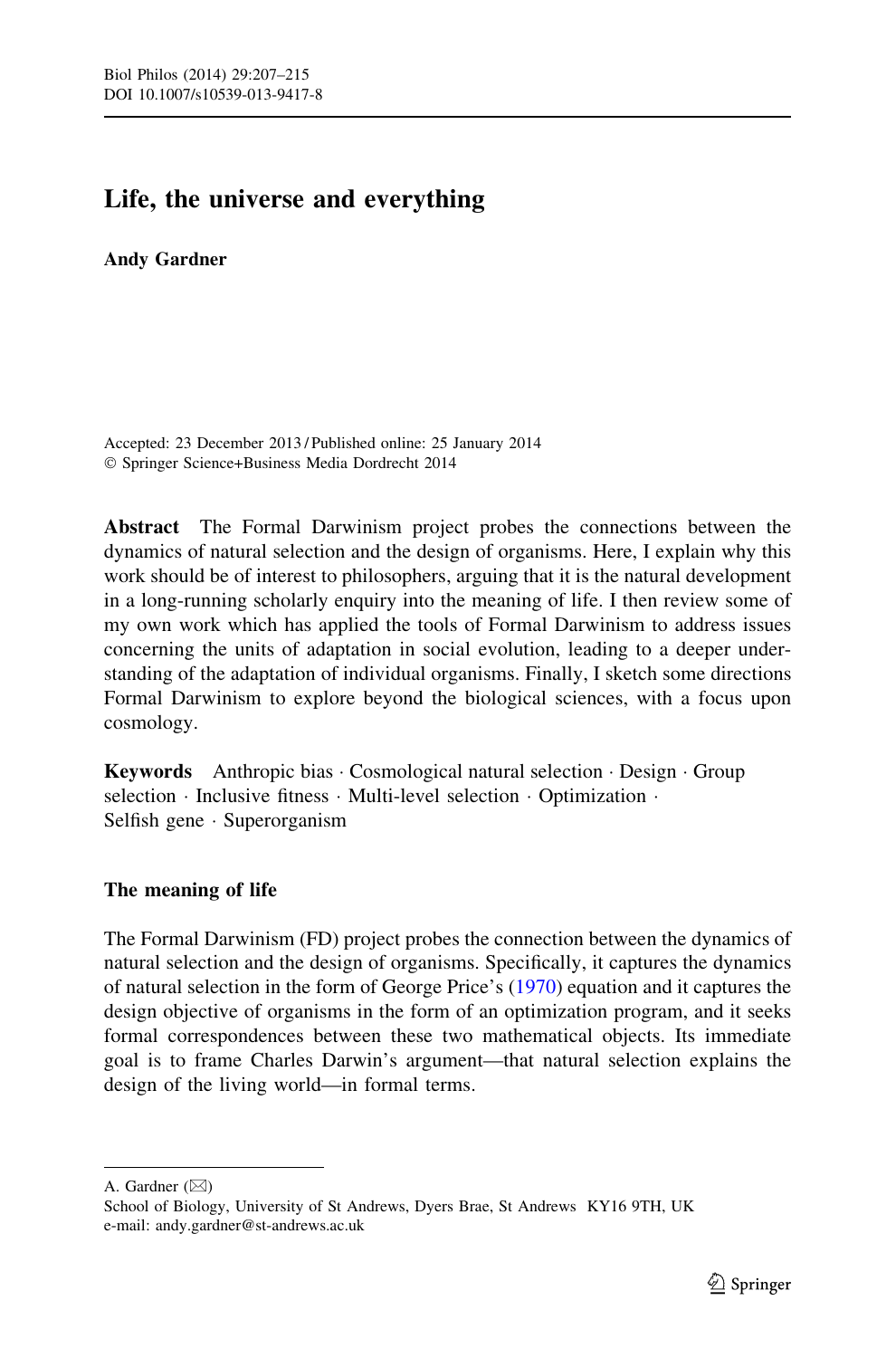Alan Grafen expresses some uncertainty as to why this work might be of interest to philosophers. So, my first aim for this commentary is to explain why philosophers should be interested. Accordingly, here I provide a sketch reminding the reader that Darwin's discovery—and its ongoing formalization—is the natural development in a long-standing scholarly enquiry into the meaning of life.

For many thinkers throughout history, fathoming the meaning of life has been framed in terms of trying to understand the nature of ''God''. Two means of doing so have suggested themselves. First, ''revealed theology'' is the attempt to glean information about God from scriptures and miracles. However, this option was thoroughly and convincingly discredited by David Hume. Second, ''natural theology'' is the attempt to glean information about God from the natural world; in particular, from its apparent design. Hume advocated this option, but cautioned against attributing any qualities to God that could not be directly inferred from the design of the world.

William Paley championed the natural theology approach. He argued that, although all aspects of the cosmos are undoubtedly designed, this is not at all evident from contemplation of the physical world. For example, although the placement of the stars may be according to some grand plan, this is not obvious to us from our vantage point from within the cosmos itself. Instead, Paley pointed to the abundant evidence of design in the biological world as providing the best avenue for investigating the nature of God. By careful consideration of the exquisite ''contrivance and relation of parts'' of organisms and their organs, Paley built a strong case for the existence of a highly intelligent designer.

However, this natural theology project collapsed with Darwin's discovery of natural selection. By convincingly arguing that the design of organisms is driven not by an intelligent agent but rather by a mindless, mechanical process, Darwin stripped God of its intelligence. Moreover, by barring the last respectable avenue for gleaning empirical information about God, Darwin rendered it an empiricallyvacuous irrelevance. From a scientific perspective, Darwin killed God. It is no wonder that he likened the publication of *The Origin of Species* to confessing to a murder.

It is not an exaggeration to suggest that Darwin's discovery is the most farreaching scientific, philosophical and theological advance of all time. So, the formal exposition of Darwin's argument should be of interest to anyone who has ever pondered the meaning of life.

## Who wields design?

Darwin argued that natural selection drives the adaptation of individual organisms. Accordingly, Grafen's exposition of the FD project has focused upon connections between the dynamics of natural selection and the idea of the individual organism as a maximizing agent. But why should the individual be the privileged unit of adaptation? To address this question requires a broadening of the scope of the FD project to encompass other units of biological organization. Here, I review recent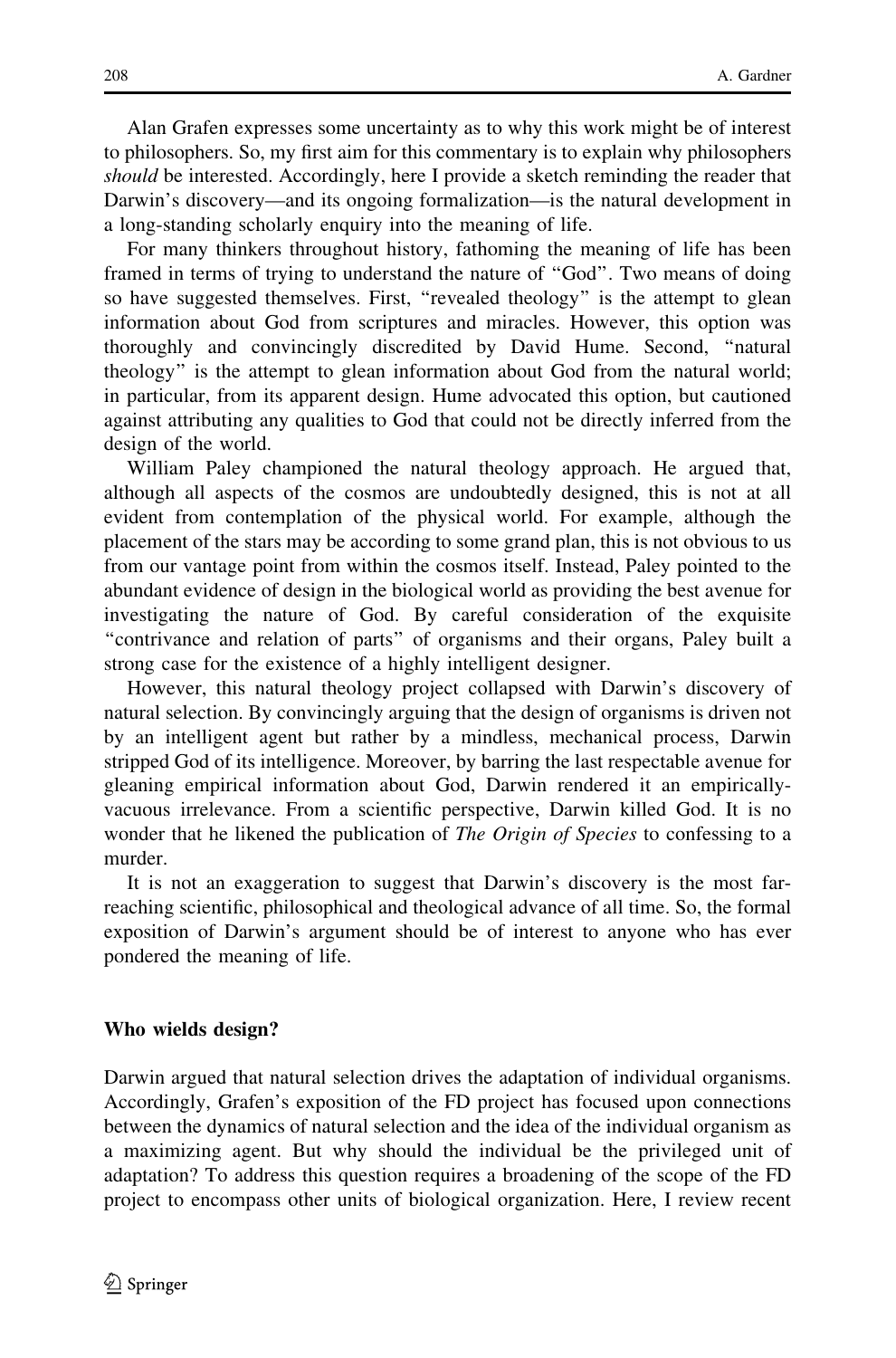applications of the tools of FD to the adaptation of genes and groups, and I show how these results deepen our understanding of the adaptation of individuals.

#### Adaptation of genes?

For some researchers, the gene is the preferred unit of biological adaptation. Richard Dawkins ([1976\)](#page-8-0) suggests that the gene is the fundamental unit because it is the selfish agent which underpins the altruism of individual organisms, and he feels that selfishness is more fundamental than altruism. More pragmatically, Austin Burt and Robert Trivers [\(2006](#page-8-0)) treat the gene as the fundamental unit because it recovers adaptive explanations for various biological phenomena—such as meiotic drive and genomic imprinting—that yield no adaptive rationale at the individual level, selfish or otherwise.

John Welch and I (Gardner and Welch [2011\)](#page-8-0) have taken a FD approach to capture this gene's eye view of adaptation. This required that we decide what the gene actually is. When being most explicit, Dawkins [\(1976](#page-8-0)) defines the gene as a distributed agent comprising every copy of a particular allelic type in the population. However, we found this choice to be problematic, because the allele is an encoding of the gene's phenotype, and hence it more closely resembles an agent's strategy than the agent itself. Instead, we found it appropriate to treat the gene as a physical scrap of DNA—i.e., the token rather than the type—so as to more readily decouple the agent from its strategy. This interpretation of the gene is natural for many applications. Indeed, statements like ''An offspring's paternally derived genes have different interests from the offspring's maternally derived genes'' (Haig [2002,](#page-8-0) p. 4) must be referring to genes as tokens, because the designations ''paternally derived'' and "maternally derived" apply to genic tokens and not to allelic types (Gardner [2014\)](#page-8-0).

We found that this token-sense of the gene-as-maximizing agent view does mathematically link with the dynamics of selection (Gardner and Welch [2011](#page-8-0)). This is unsurprising, because here the gene is mathematically equivalent to a haploid, one-locus individual, and so the usual connections for the individual-asmaximizing-agent analogy are expected to hold. Consequently, in the context of social interactions, we found that genes are designed to maximize their inclusive fitness, rather than their personal reproductive (or replicative) success. Thus, genes—like individuals—may behave altruistically or spitefully, rather than strictly selfishly (cf. Burt and Trivers [2006](#page-8-0)). Indeed, the vast majority of genes in the somatic tissues of multicellular organisms do devote their lives to altruism, in order to benefit their relatives in the germ line.

However, a key difference between the gene and the individual is the vast difference in their potential for complex design. A gene has, essentially, only a single trait at its disposal. Hence, it has much less potential to exhibit the contrivance and relation of parts that Paley identified as the hallmark of design. If we consider that a gene may contain several codons—i.e., a ''supergene''—then the difference becomes a quantitative rather than a qualitative one. For example, a transposon may be validly considered a single gene, and its molecular behaviour does evidence complex design. However, the impression of design is much less forceful, much less persuasive, than it is at the level of the whole organism.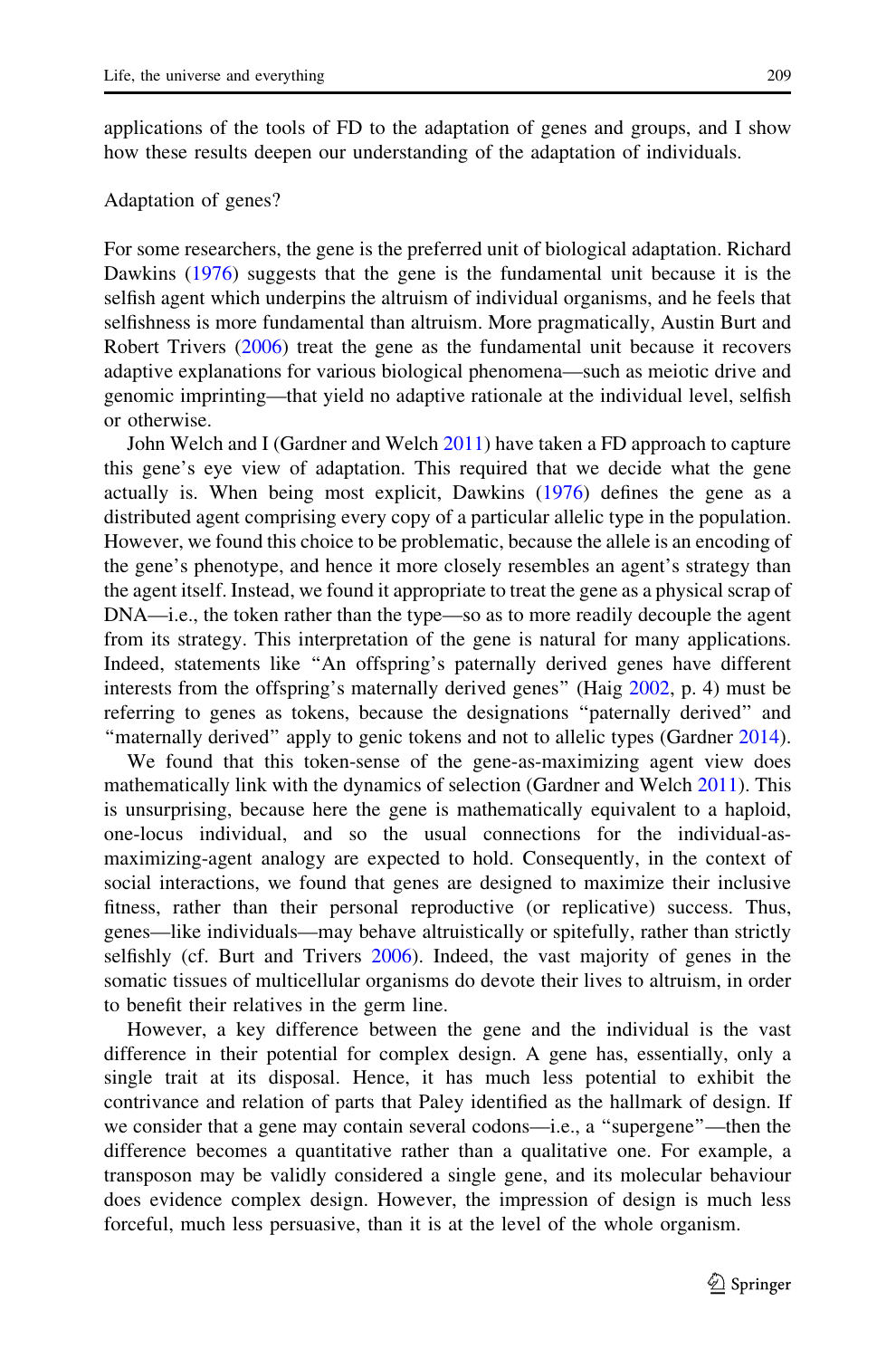## Adaptation of groups?

The other candidate unit of biological adaptation is the social group. The idea of the adapted group or ''superorganism'' is an old one within evolutionary biology, but it has enjoyed something of a revival in recent years, buoyed by the growth in interest in multi-level selection. Indeed, Elliott Sober and David Wilson ([1998\)](#page-8-0) have argued that adaptation at the group level occurs whenever there is selection at the group level and, hence, since group-level selection is ubiquitous, group-level adaptation is ubiquitous also. However, if adaptation is understood to imply the stronger notion of design, then this argument is not convincing. Moreover, our experience of realworld organisms suggests that group-level design is, in fact, rare.

To address the problem of group-level adaptation, Grafen and I have developed a group-as-maximizing-agent analogy, and have shown that it can be linked to the dynamics of multi-level selection, but only in certain situations (Gardner and Grafen [2009\)](#page-8-0). In particular, we found that what is needed is both the presence of selection between groups and also the absence of selection within groups. This fits well with biological experience. For example, the Portuguese Man-o-War is a classic superorganism—a colony of multiple individuals, that is often mistaken as an organism in its own right owing to its complex group-level design—and it achieves individuality owing to its constituent members being clonally related to each other, which prevents any scope for selection within the colony. In contrast, most groups in most species are genetically heterogeneous, giving ample scope for internal selection, and hence internal conflict. Consequently, social groups are typically not units of adaptation.

General principles of adaptation

I have generalized the above group-adaptation analysis to yield two general principles of adaptation, occurring at any level of biological organization (Gardner [2013;](#page-8-0) see also Sober and Wilson [2011](#page-8-0)):

Williams' principle – Adaptation of an entity at any level of biological organization requires selection between entities at that level of biological organization.

Maynard Smith's principle – Adaptation of an entity at any level of biological organization requires the absence of selection within entities at that level of biological organization.

The first principle echoes George Williams' statement: ''Only by a theory of between-group selection could we achieve a scientific explanation of group-related adaptations" (Williams [1966\)](#page-8-0). Williams was railing against the lazy group adaptationism of mid-20th century biologists who interpreted all social phenotypes as being for the good of the group or the species, pointing out that, in order for this to be the case, there would need to be selection operating at this level of biological organization. The second principle echoes John Maynard Smith's statement: ''The achievement of individuality at the higher level has required that the disruptive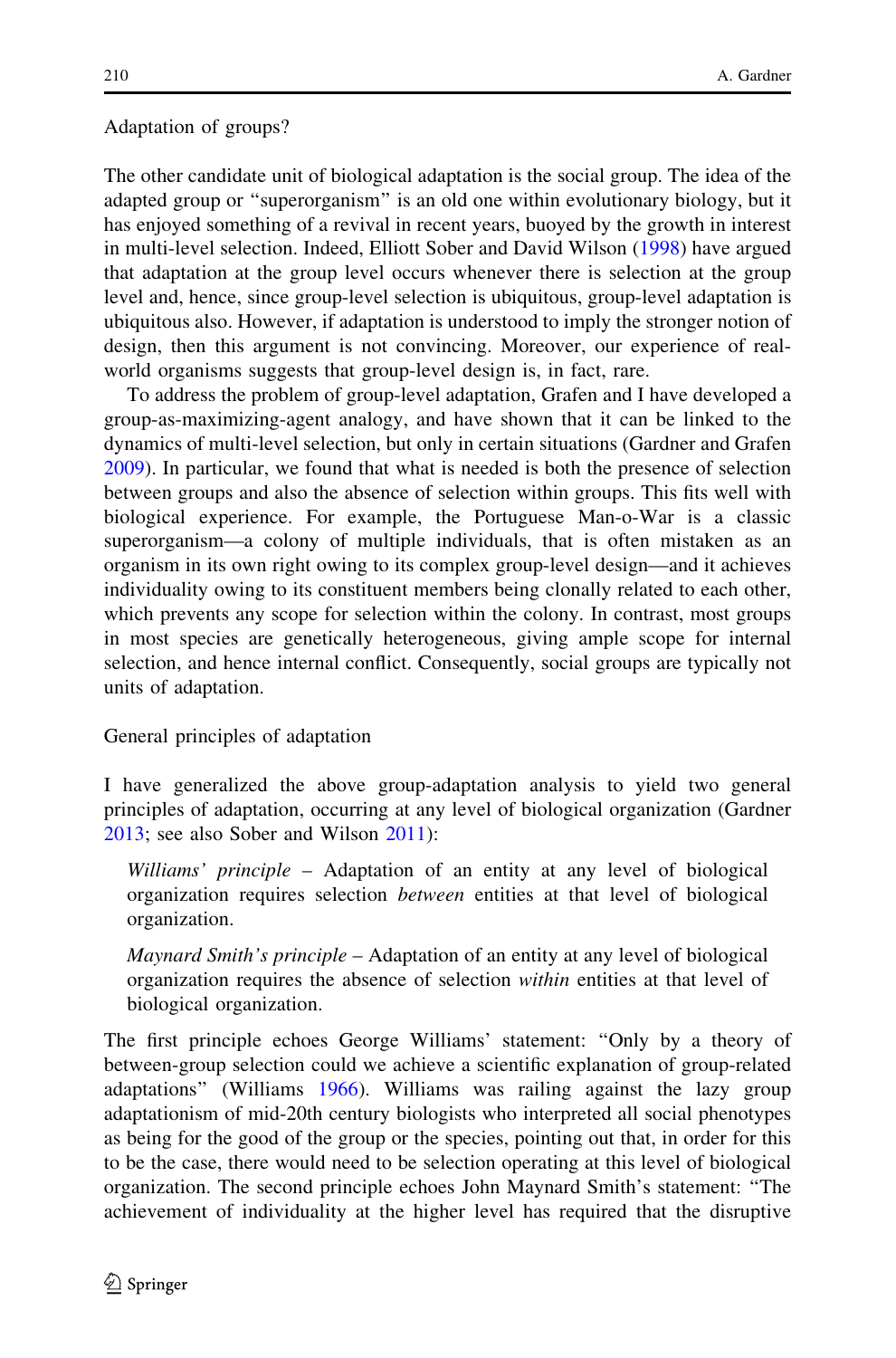effects of selection at the lower level be suppressed'' (Maynard Smith [1988\)](#page-8-0). Maynard Smith was highlighting the tendency for selection within groups to drive conflicts of interest within the group.

A point can be made here concerning the pitfalls of informal, verbal reasoning about units of adaptation, and the necessity for formal analysis. Sober and Wilson [\(2011](#page-8-0)) have advocated the use of a version of Williams' principle to decide the adaptive status of biological entities, and argue that this leads individual organisms to cease being adapted entities when all of selection operates at the group level. Their argument is that selection among individuals is required for individual-level adaptation, and there is no selection among individuals in this context. However, they have interpreted selection among individuals to be synonymous with withingroup selection. If instead it is interpreted to refer to the genetic change that is driven by fitness differences among all individuals in the population, regardless of their allocation to different groups, then there is selection among individuals in this context (and it is all happening at the between-group level).

Clearly, whether or not individuals are adapted—that is, show evidence of complex design—should not hinge upon a verbal definition of individual selection. Happily, the FD analysis highlights the quantities that matter. In particular, irrespective of whether or not we call it ''individual selection'', it is the totality of the selection among all individuals in the population, within and between groups, which the formal analysis pinpoints as driving individual-level adaptation (Gardner and Grafen [2009;](#page-8-0) Gardner [2013](#page-8-0)). This may be non-zero even when there is no selection occurring within any group. In such cases, the researcher is free to interpret adaptation as occurring at both the individual and the group level simultaneously. For example, one is free to switch between treating a phagocyte, engulfing an invading bacterium, as an altruistic, inclusive-fitness maximizing agent, on the one hand, versus treating the multicellular organism as launching an immune response against bacterial invaders, on the other hand.

The individual as the privileged unit of adaptation

Consideration of the adaptive status of the gene and the group gives a better appreciation for why the individual organism is the privileged unit of adaptation. First, as remarked upon above, only individuals and groups have sufficiently many traits to show the ''relation of parts'' that Paley highlighted as a key ingredient of design. In contrast, a single gene will usually encode too few traits for complex design to manifest at this level. Second, only genes and individuals typically enjoy sufficient adaptive integrity to show the ''contrivance'' that Paley highlighted as the other key ingredient of design. Genes, being unitary, rather trivially show a unity of purpose, and individuals—having mechanisms like clonality that more-or-less abolish internal selection—are more-or-less integrated units of purpose. In contrast, most groups will be riven by internal selection and consequently their members are prone to work at cross purposes. Consequently, only the individual organism emerges as robustly manifesting complex design, which explains her privileged status among units of adaptation (Table [1\)](#page-7-0).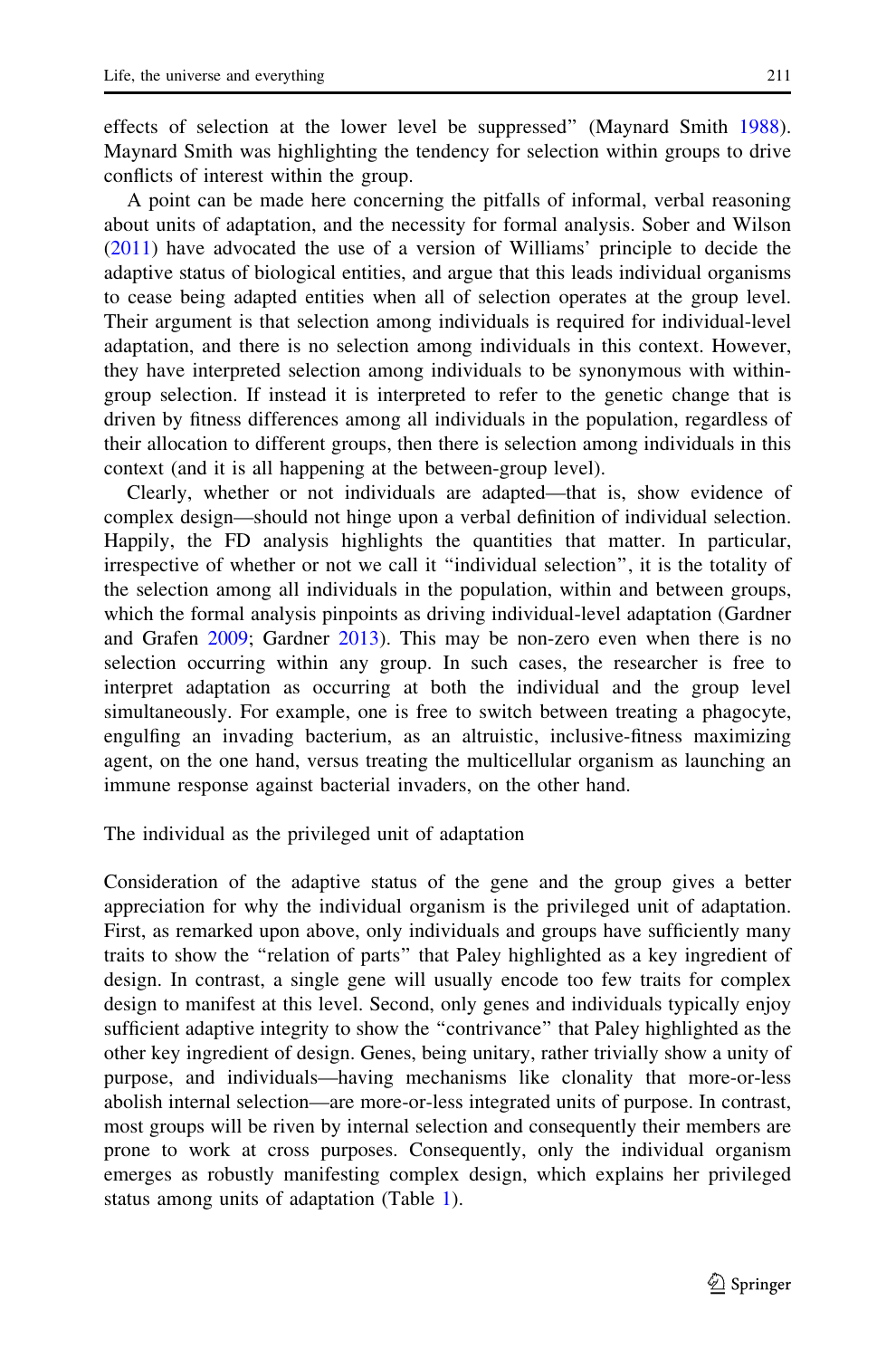|            | Scope for complexity? | Adaptive integrity? |
|------------|-----------------------|---------------------|
| Gene       | N <sub>0</sub>        | Yes                 |
| Individual | Yes                   | Yes                 |
| Group      | Yes                   | No                  |

<span id="page-5-0"></span>Table 1 The individual is the privileged unit of adaptation

Unlike the gene, the individual has many parts and hence scope for complexity. And, unlike the group, the individual enjoys adaptive integrity owing to the relative absence of internal selection

These points highlight that the study of adaptation is, first and foremost, a wholeorganism pursuit. Bearing this in mind provides simple resolution of a variety of philosophical issues that have arisen owing to a narrow focus upon individual traits. For example, Jerry Fodor and Massimo Piattelli-Palmarini ([2010\)](#page-8-0) suggest that there is no proper basis for saying that any product of natural selection is *for* any purpose. Their argument runs as follows: we might want to say that a frog's darting tongue is for catching flies, but we might alternatively say that it is for catching ''ambient black nuisances''; and, since it is empirically impossible to tease these alternatives apart, we must abandon all hope of interpreting the frog's tongue as being for anything. However, the FD approach provides an alternative—mathematical, rather than empirical—avenue for exploring the function of the products of natural selection, which engages with the design objective of whole organisms rather than any one of their parts. The results of the FD project allow us to confidently say that all of the frog's adaptations are for maximizing her inclusive fitness.

## The purpose of the universe

At the core of the FD project is a formal connection between the dynamics of selection, as captured by Price's equation, and the notion of agency or design, as captured by an optimization program. Grafen's exposition of the FD project has focused upon genetical, natural selection and the idea of biological individuals as fitness-maximizing agents. However, Price [\(1995](#page-8-0)) intended for his covariance formula to underpin a general theory of selection, stretching beyond evolutionary biology. Consequently, it is useful to explore potential applications of the FD approach to claims about selection and design in non-biological media. As a vivid illustration of its possible scope, here I discuss the application of the FD project to cosmology.

There is growing interest in the idea that the universe appears as if it has been fine-tuned. The standard model of physics rests upon  $\sim$  30 dimensionless parameters that take seemingly arbitrary values that vary over many orders of magnitude. The physicists' model gives no indication as to why the parameters take their particular values, but it is widely agreed that if they took even slightly different values the universe would look strikingly different (for an in-depth review, see Tegmark et al. [2006](#page-8-0); for an opposing view, see Stenger [2011\)](#page-8-0). For example, an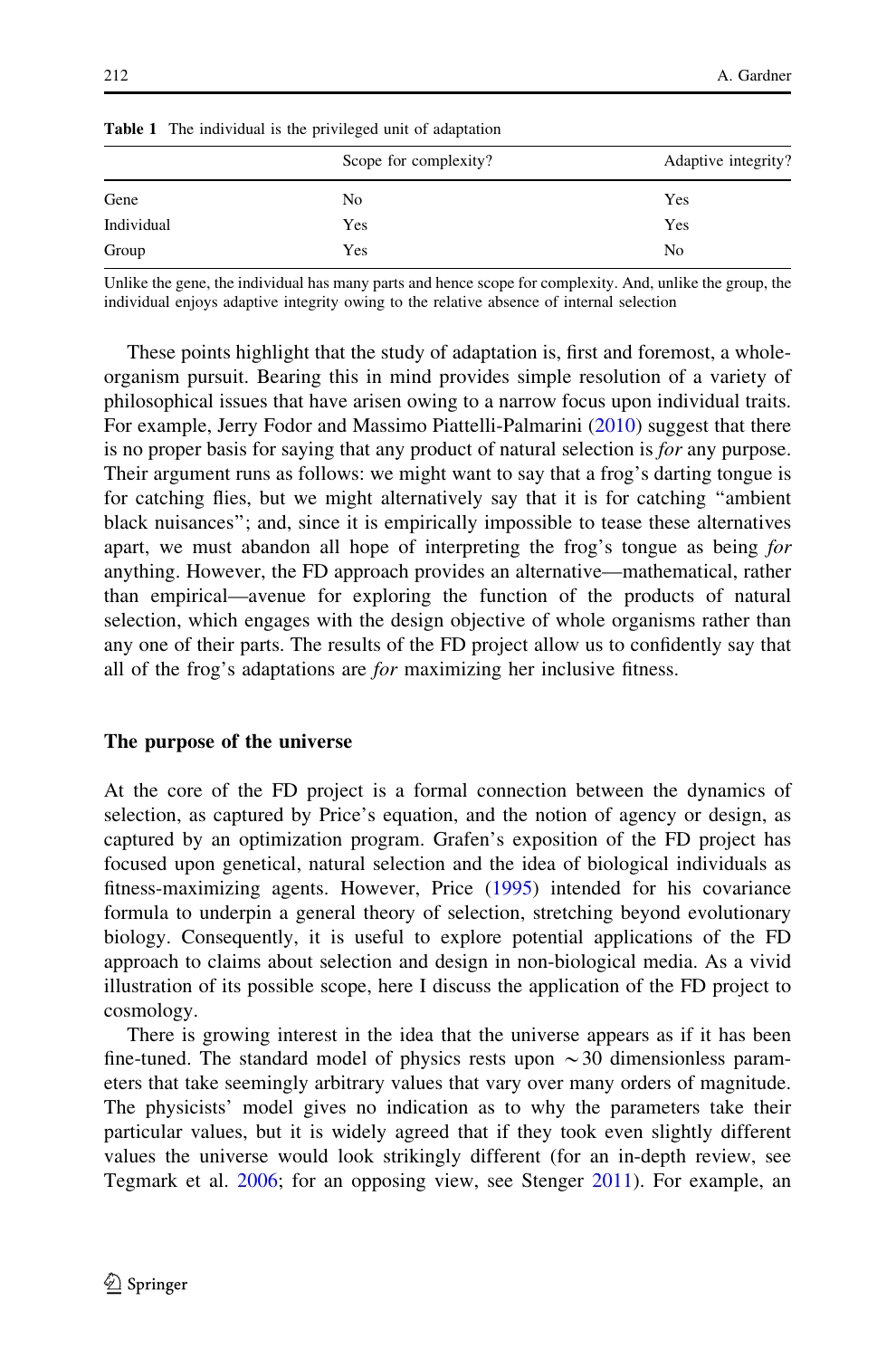increase in the value of the cosmological constant would lead to the universe expanding too rapidly for stars, galaxies and life to arise (Weinberg [1987](#page-8-0)).

Perhaps unsurprisingly, this apparent design has led to a reinvigoration of natural theology, and the claim that this fine-tuning is evidence of a supernatural, intelligent designer. However, two alternative, naturalistic explanations have been given to account for this apparent fine-tuning. Both appear to be amenable to FD analysis.

First, Lee Smolin ([1992\)](#page-8-0) has suggested that a process of ''cosmological natural selection'' (CNS) has literally fine-tuned the universe, to maximize its production of black holes. His argument is based on the assumption of a multiverse, comprising many universes that vary in their parameterization of the standard model, and with new universes being born inside black holes and inheriting—with slight mutation the parameter values of their parent universes. Joseph Conlon and I have framed this argument in FD terms, capturing the dynamics of CNS using Price's equation and capturing the idea that the purpose of the universe is to produce black holes using an optimization program (Gardner and Conlon [2013\)](#page-8-0). The usual mathematical connections obtain, and so the logic of the argument appears to hold. But the analysis highlights deep conceptual problems with the hypothesis, such as what physical interpretation one should attach to between-generation change in the CNS model, given that time is not defined at the scale of the multiverse.

Second, some degree of apparent cosmic fine-tuning may be explained by the "weak anthropic principle" (Barrow and Tipler [1986\)](#page-8-0). That is, the universe might conceivably have been rather different, but it cannot help but appear fine-tuned to us, because if it were any other way we would not be here to observe it. Whether this is a convincing explanation is the subject of on-going debate. Some have argued that although it could explain why the universe is fine-tuned, given that it is observed, it does not explain why the universe is fine-tuned and observed rather than not-fine-tuned and not-observed. Accordingly, some advocates of the weak anthropic principle suggest that it too requires the existence of a multiverse (reviewed by Bostrom [2002](#page-8-0)).

In Box [1](#page-5-0), I sketch what a FD analysis of the anthropic bias effect might look like. Here, Price's equation provides a mapping between the set of possible worlds and the set of worlds that support intelligent observers, capturing the anthropic bias in any characteristic of the world as its covariance with the relative capacity for supporting intelligent observers. And an optimization program captures the corresponding idea that the purpose of the world is to support intelligent observers. Analogues of Grafen's four mathematical correspondences between the dynamics of natural selection and the design of organisms obtain, formalizing the idea that anthropic bias leads the world to appear designed to accommodate intelligent observers.

Here, I have introduced anthropic bias in the context of cosmic fine-tuning. But such observer-selection effects permeate science and philosophy (reviewed by Bostrom [2002](#page-8-0)), and so their wider connection to FD would be useful to explore. More generally, the conjecture that *all* design-like phenomena are explicable with reference to selection-like phenomena suggests itself. Accordingly, a general proof of the isomorphism between design and selection, in any medium, may be a useful ultimate goal for the FD project.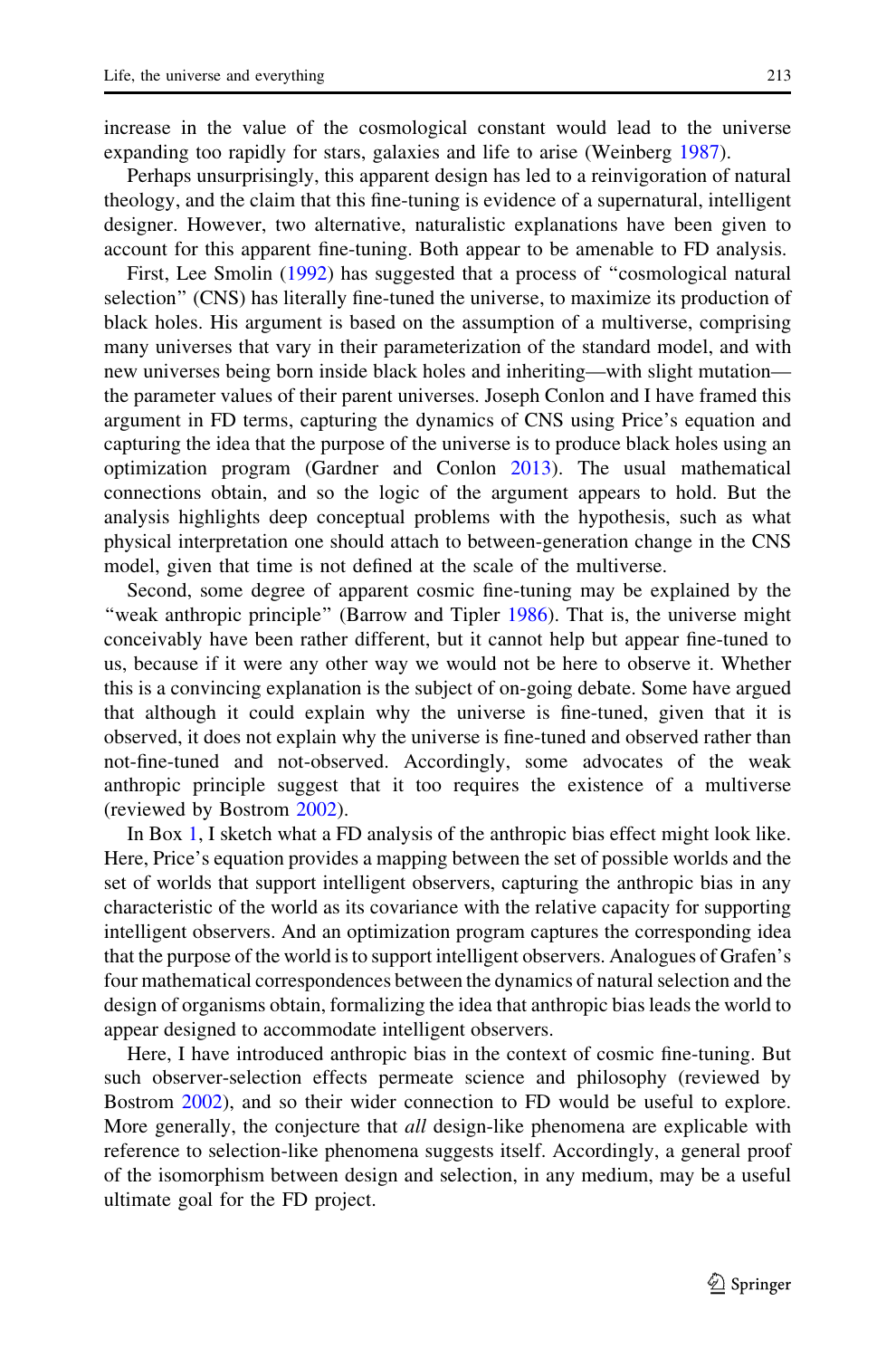<span id="page-7-0"></span>

| Box 1 Anthropic bias                                                                                                                                                                                                                                                                                                                                                                                                                                                                                                                                                                                                                                                                                                                         |
|----------------------------------------------------------------------------------------------------------------------------------------------------------------------------------------------------------------------------------------------------------------------------------------------------------------------------------------------------------------------------------------------------------------------------------------------------------------------------------------------------------------------------------------------------------------------------------------------------------------------------------------------------------------------------------------------------------------------------------------------|
| Consequently, choosing an intelligent observer at random, each world's probability of containing that observer is $\pi_i' = (\omega_i/\omega)\pi_i$ , where I have followed Price's approach<br>I assign every possible world a unique index <i>i</i> $\epsilon$ I and a basic probability $\pi$ , I denote the state of each world by $\tau_i \in T$ , and assign each world a real value $\chi_i$ according to<br>interest. Next, I assume that the number of intelligent observers dwelling in each world is a function of its state; that is, $\omega_i = \Omega(\tau_i)$ .<br>of dropping subscripts to denote an expectation: i.e. $\omega = \Sigma_1 \pi_i \omega_i$<br>some arbitrary character of                                   |
| The observer effect may be defined as the difference between the conditional and unconditional expectation of the character of interest: i.e. $\Delta \chi = \Sigma_1 \pi_1 \chi_1 - \Sigma_1 \pi_1 \chi_2$ .<br>Some algebra shows that that this may be expressed as:                                                                                                                                                                                                                                                                                                                                                                                                                                                                      |
| (B1.1)<br>$\Delta \chi = \text{ cov}_I(\omega_i/\omega, \chi_i),$                                                                                                                                                                                                                                                                                                                                                                                                                                                                                                                                                                                                                                                                            |
| effect of the Price (1970, 1972) form.<br>i.e. it is a selection-covariance                                                                                                                                                                                                                                                                                                                                                                                                                                                                                                                                                                                                                                                                  |
| igned for the purpose of supporting intelligent observers may be captured using an optimization program. Specifically, I write:<br>The idea that the world is des                                                                                                                                                                                                                                                                                                                                                                                                                                                                                                                                                                            |
| (B1.2)<br>$\tau \max_{\tau \in T} \Omega(\tau)$                                                                                                                                                                                                                                                                                                                                                                                                                                                                                                                                                                                                                                                                                              |
| it has a state $\tau^*$ such that $\Omega(\tau^*) \geq \Omega(\tau)$ for all $\tau \in T$ . It is useful to denote the maximal maximand value as of $\equiv \Omega(\tau^*)$ . And a suboptimal world is one that does<br>which formalizes the idea of the world's state $\tau$ being chosen so as to maximize the number of intelligent observers dwelling in that world, $\Omega(\tau)$ . This allows a<br>'s optimality with respect to supporting intelligent observers. An optimal world is one that solves the optimization program; that is,<br>not solve the optimization program; that is, it has a state $\tau^{\circ}$ such that $\Omega(\tau^{\circ}) < \Omega(\tau)$ for at least one $\tau \in$<br>formal assessment of a world |
| The following correspondences obtain;                                                                                                                                                                                                                                                                                                                                                                                                                                                                                                                                                                                                                                                                                                        |
| I. If all possible worlds are optimal, then there is no scope for anthropic bias. If the optimization program (B1.2) is solved, then $\omega_i = \omega^*$ for all $i \in I$ , and hence, from<br>equation (B1.1), $\Delta \chi = 0$ .                                                                                                                                                                                                                                                                                                                                                                                                                                                                                                       |
| II. If all possible worlds are suboptimal, but equally so, then there is no scope for anthropic bias. At least one possible world must be optimal, by definition. Thus, the<br>antecedent is false, and this correspondence describes a vacuous truth                                                                                                                                                                                                                                                                                                                                                                                                                                                                                        |
| III. If the possible worlds vary in their optimality, then there is scope for anthropic bias, and anthropic bias in each character is equal to its covariance with relative<br>attained maximand. From equation (B1.1), $\Delta \chi = \text{cov}_{I}(\omega_{I} / \omega_{Xi})$ .                                                                                                                                                                                                                                                                                                                                                                                                                                                           |
| IV. If there is no scope for anthropic bias, then all possible worlds must be optimal. Combining correspondences I, II and III yields a biconditional form of correspondence<br>the reverse conditional, i.e. correspondence IV<br>I, which implies the truth of                                                                                                                                                                                                                                                                                                                                                                                                                                                                             |
|                                                                                                                                                                                                                                                                                                                                                                                                                                                                                                                                                                                                                                                                                                                                              |